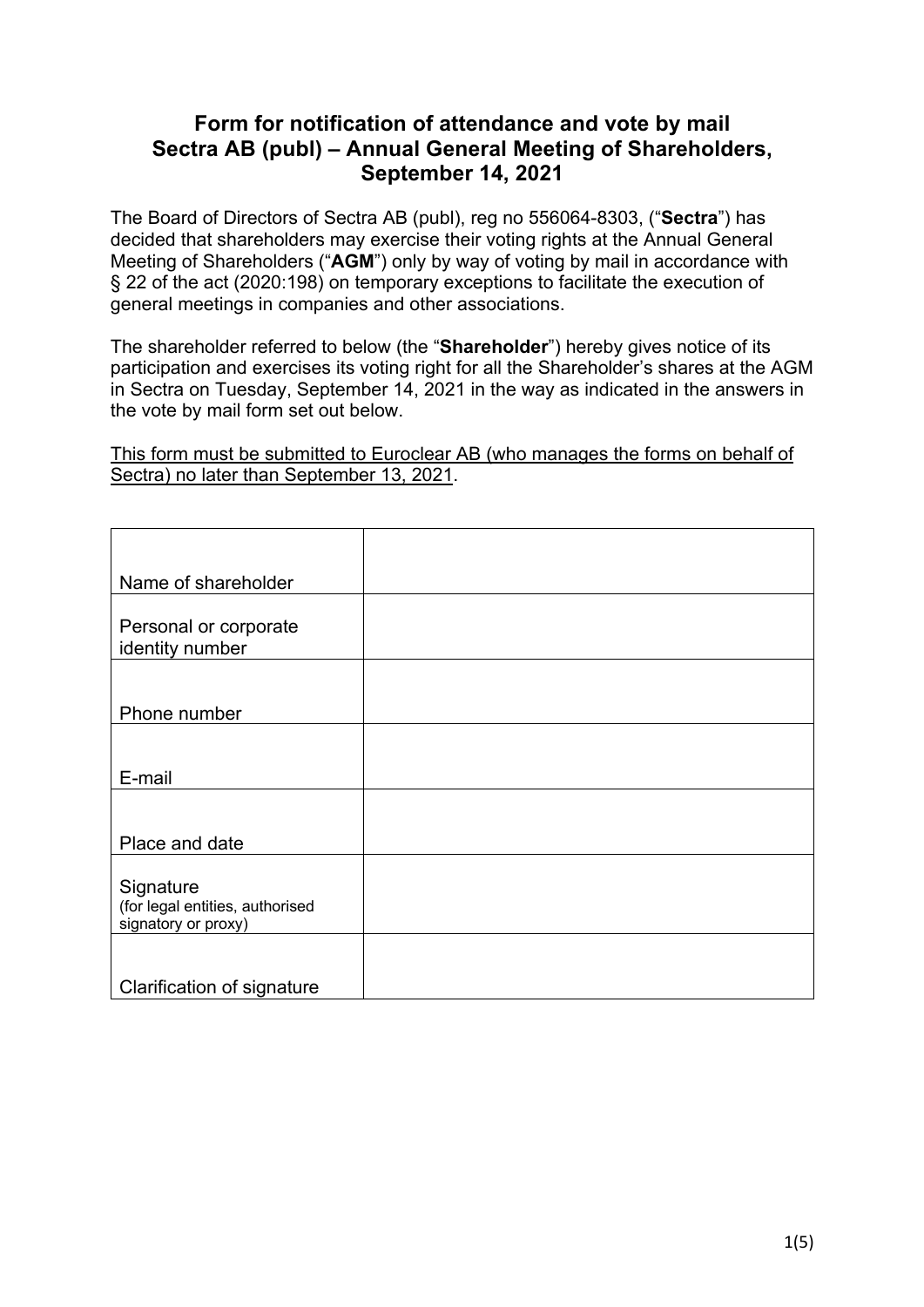## **Instructions for vote by mail**

- Complete the shareholder information above and select the preferred voting options below.
- The form and any documents of authorization (such as a certificate of registration as proof of authorised signatories and any proxy) must be submitted to Sectra AB, c/o Euroclear Sweden AB, "Annual General Meeting", Box 191, 101 23 Stockholm or by e-mail to generalmeetingservice@euroclear.com (indicate "Sectra AB – Postal voting" in the subject line).
- Shareholders who are natural persons may also submit their notice and vote by mail digitally by BankID verification via the company's website investor.sectra.com/agm2021 or https://anmalan.vpc.se/Euroclearproxy.
- If the Shareholder is a natural person submitting a vote by mail personally, it is the Shareholder who shall sign the form at *Signature* above. If the vote by mail is submitted by a representative of a legal entity, it is the representative who shall sign. If the vote by mail is submitted by proxy on behalf of the Shareholder, it is the proxy who shall sign.
- The Shareholder may in the form select the preferred votes for the items listed in the proposed agenda included in the notice convening the AGM. "**Yes**" means that the Shareholder votes in accordance with the proposal included in the notice convening the AGM and "**No**" means that the Shareholder votes no to the proposal included in the notice. If the Shareholder has not selected a preferred vote for a particular item, the Shareholder is deemed to have abstained from selecting a vote for that item.
- The Shareholder cannot provide conditions or other instructions to the company for its vote. If the Shareholder has added instructions or conditions to the form, or made changes or additions to the printed text, the entire vote by mail is invalid.
- Only one form per Shareholder will be considered. If more than one form is submitted, the form last received will be considered.
- A vote by mail may be withdrawn by notifying Euroclear Sweden AB at any of the addresses set out above.
- Please refer to the notice convening the AGM at Sectra's website (investor.sectra.com/agm2021) for complete proposals for decisions.

For information on how your personal data is processed, see the integrity policy that is available at Euroclear's website: euroclear.com/dam/ESw/Legal/Privacy-notice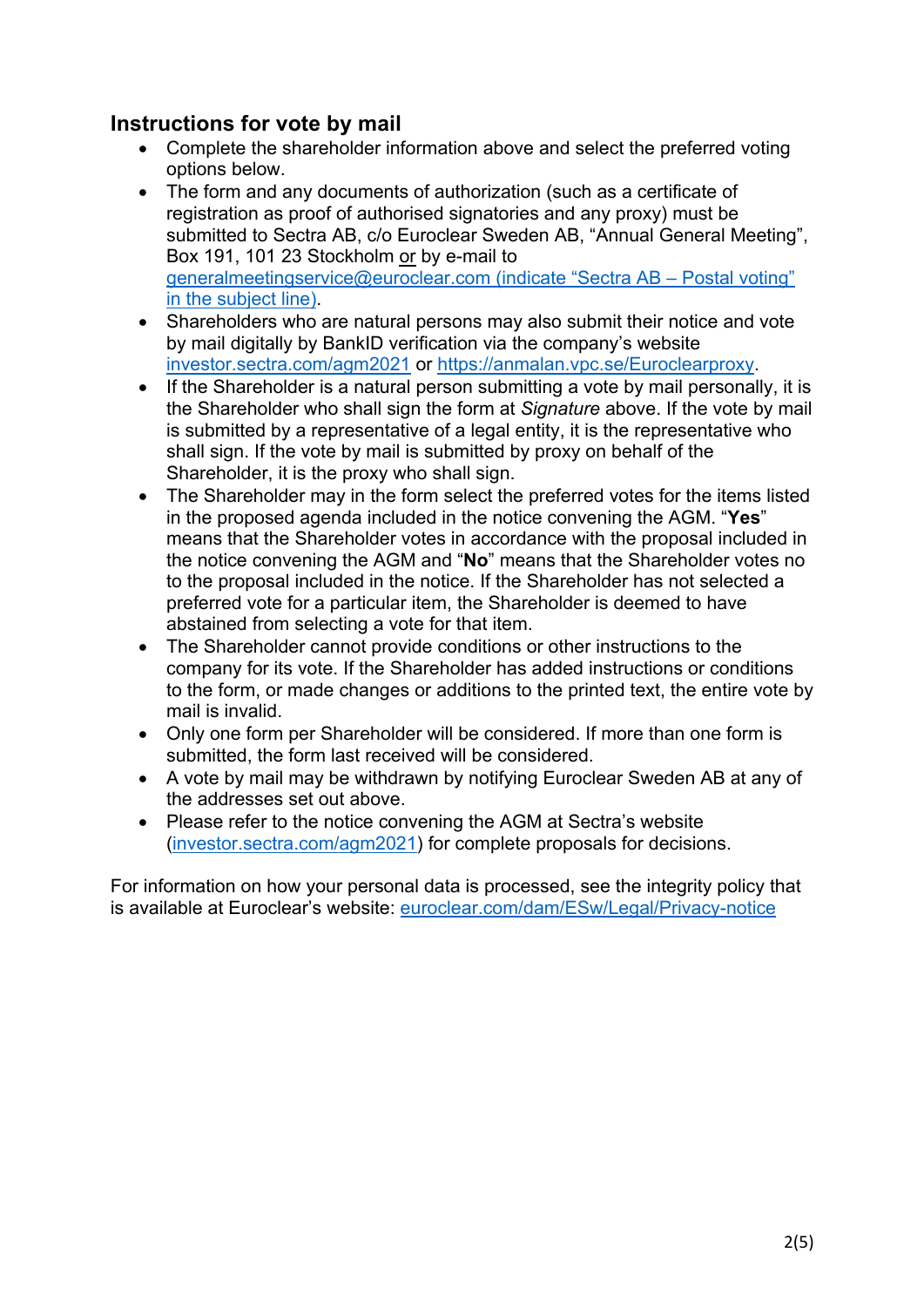## **Annual General Meeting of Shareholders in Sectra AB (publ) September 14, 2021**

The options set out below refer to the proposals by the Board of Directors or the Nomination Committee (as applicable) as included in the notice convening the AGM

| <b>Item</b>                                                                                                                                                                     | <b>Yes</b> | No |
|---------------------------------------------------------------------------------------------------------------------------------------------------------------------------------|------------|----|
| 1. Election of a Chairman for the AGM                                                                                                                                           |            |    |
| 2. Preparation and approval of the voting list                                                                                                                                  |            |    |
| 3. Approval of the agenda                                                                                                                                                       |            |    |
| 4. Election of two persons to certify the minutes:                                                                                                                              |            |    |
| (a) Elisabet Jamal Bergström                                                                                                                                                    |            |    |
| (b) Robert Forchheimer                                                                                                                                                          |            |    |
| 5. Determination of whether the AGM has been duly convened                                                                                                                      |            |    |
| 7. Resolution regarding the adoption of the Profit and Loss<br>Statement and the Balance Sheet and the Consolidated Profit<br>and Loss Statement and Consolidated Balance Sheet |            |    |
| 8. Resolution regarding the allocation of the company's profit<br>according to the adopted Balance Sheet                                                                        |            |    |
| 9. Resolution regarding the discharge from liability towards the<br>company for the members of the Board of Directors and the<br><b>Managing Director:</b>                      |            |    |
| (a) Anders Persson                                                                                                                                                              |            |    |
| (b) Christer Nilsson                                                                                                                                                            |            |    |
| (c) Torbjörn Kronander (as member of the Board)                                                                                                                                 |            |    |
| (d) Tomas Puusepp                                                                                                                                                               |            |    |
| (e) Birgitta Hagenfeldt                                                                                                                                                         |            |    |
| (f) Jan-Olof Brüer                                                                                                                                                              |            |    |
| (g) Jonas Yngvesson                                                                                                                                                             |            |    |
| (h) Fredrik Robertsson                                                                                                                                                          |            |    |
|                                                                                                                                                                                 |            |    |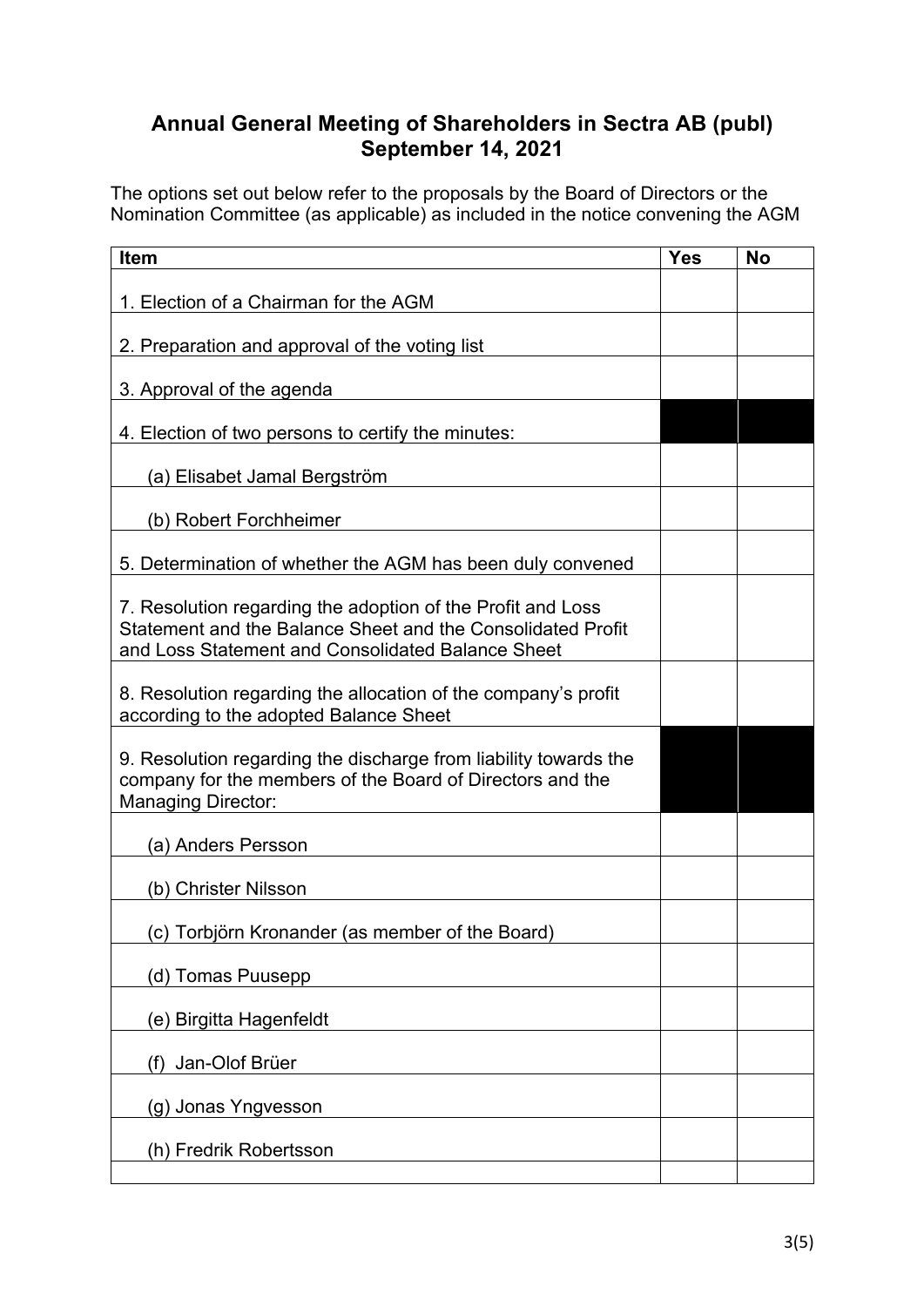| Torbjörn Kronander (as Managing Director)<br>(i)                                                 |  |
|--------------------------------------------------------------------------------------------------|--|
| Bengt Hellman (employee representative)<br>(i)                                                   |  |
| (k) Filip Klintenstedt (employee representative)                                                 |  |
| (I) Andreas Ornéus (employee representative, deputy)                                             |  |
| (m) Maja Modigh (employee representative, deputy)                                                |  |
| 10. Resolution regarding                                                                         |  |
| (a) the number of members of the Board of Directors and<br>deputies                              |  |
| (b) the number of auditors and deputies                                                          |  |
| 11. Resolution regarding                                                                         |  |
| (a) the fees for the Board of Directors                                                          |  |
| (b) the fees for the auditors                                                                    |  |
| 12. Election of the members of the Board of Directors                                            |  |
| (a) Anders Persson                                                                               |  |
| (b) Christer Nilsson                                                                             |  |
| (c) Torbjörn Kronander                                                                           |  |
| (d) Tomas Puusepp                                                                                |  |
| (e) Birgitta Hagenfeldt                                                                          |  |
| Jan-Olof Brüer<br>(f)                                                                            |  |
| (g) Jonas Yngvesson                                                                              |  |
| (h) Fredrik Robertsson                                                                           |  |
| 13. Election of the Chairman of the Board                                                        |  |
| 14. Election of the auditor                                                                      |  |
| 15. Resolution regarding the approval of the remuneration report                                 |  |
| 16. Resolution regarding the division of shares and amendments<br>of the articles of association |  |